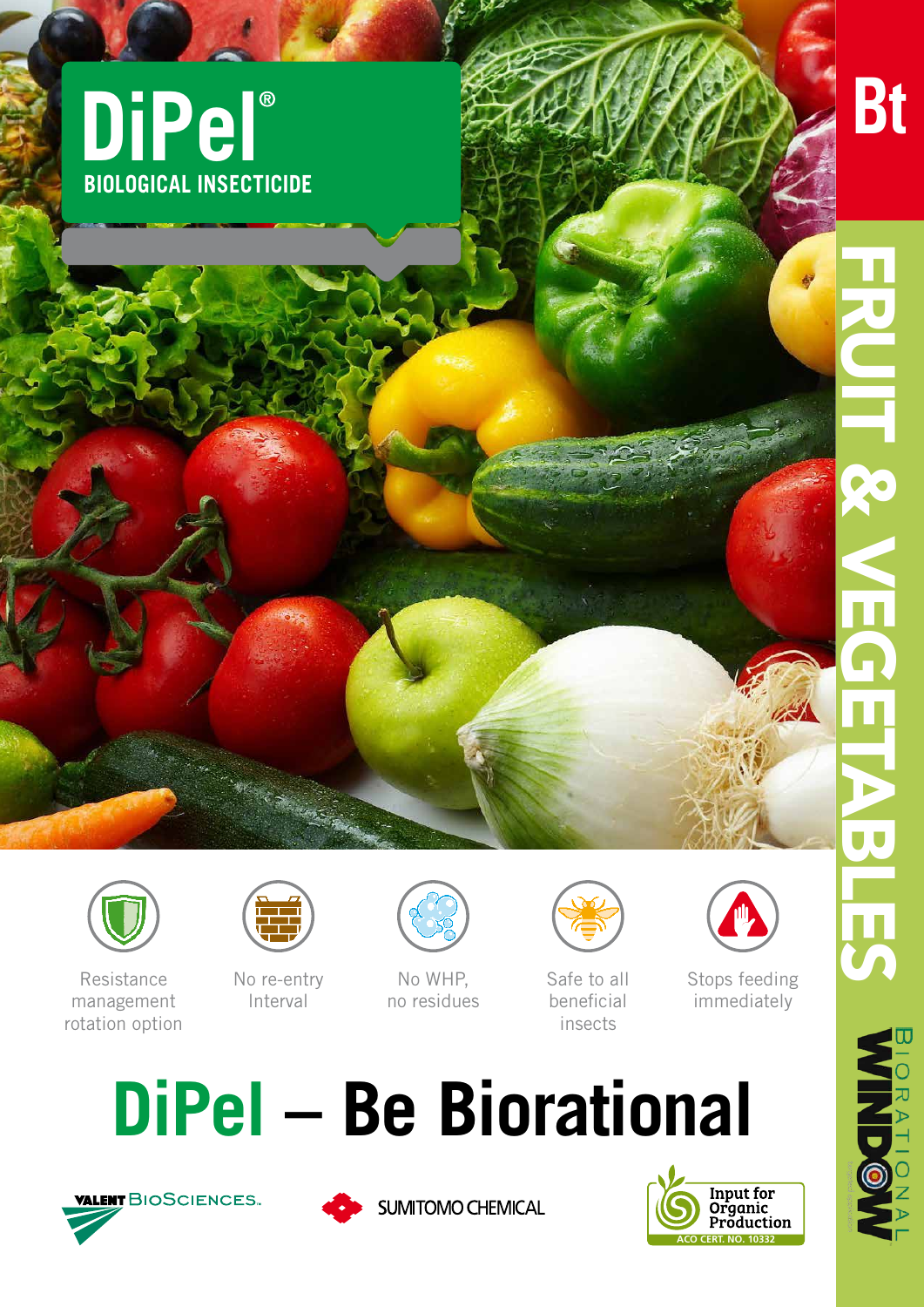**DiPel® is a dry flowable formulation containing live spores and endotoxin of** *Bacillus thuringiensis* **subsp.** *Kurstaki* **(Btk). As a Biological Insecticide DiPel not only presents as an ideal caterpillar control option but has a number of features specific to biological insecticides that make rational scientific and economic sense.**





| <b>BIO</b>                             | <b>RATIONAL</b>                                   |
|----------------------------------------|---------------------------------------------------|
| No Impact on beneficials               | Additional pest control through natural predators |
| No Withholding Period                  | Spray up to harvest                               |
| No residues                            | More markets                                      |
| No re-entry interval                   | Keeps workers working                             |
| No restriction on the number of sprays | Can be used for on-going spray programmes         |
| Non-scheduled, non-poisonous           | Operator safety                                   |
| Organic                                | Opens new high value markets                      |



 DiPel is highly effective against Lightbrown Apple Moth, Cabbage White Butterfly, helicoverpa, Looper, Vine moth and a wide range of caterpillars.

 Early season biorational window provides high efficacy against young instars and is safe to beneficials allowing natural predators to continue protecting crops.



 Mid season, the biorational window provides strong resistance management benefits while offering no re-entry interval for workers.



 Late season, DiPel can be used right up until harvest as it has no WHP and no residues.



**Be Biorational**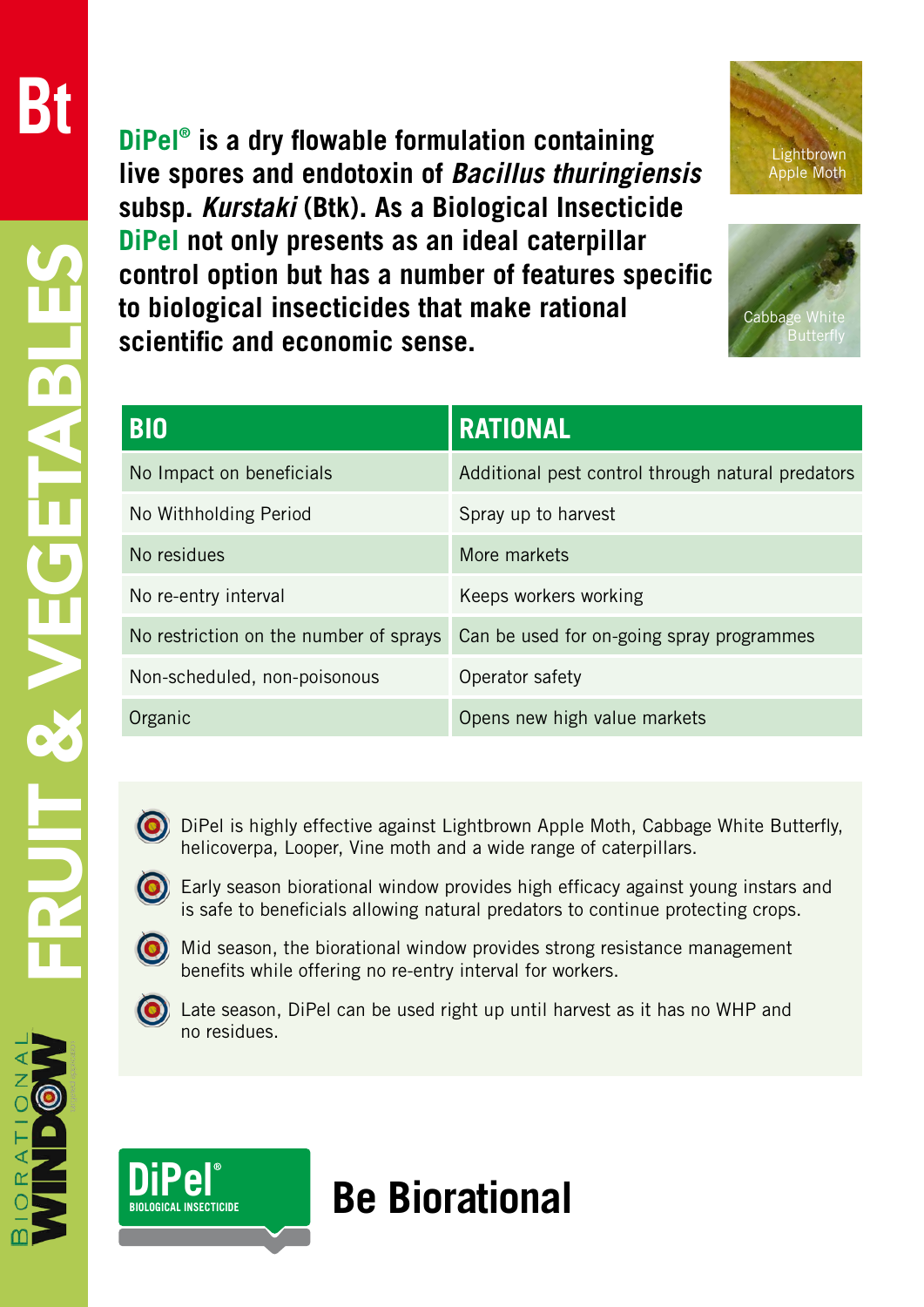

#### **SAFE TO BENEFICIALS**

DiPel is safe to all beneficial insects. Applying early in the season allows natural predators to continue to assist in controlling pest populations.



DiPel causes insects to stop feeding immediately meaning no further damage to crops. During the early season pest populations are in their early stages. Young instars are concentrated and relatively immobile which is when DiPel is especially effective.



Many recent chemistry introductions to the market, whilst offering good benefits, belong to the same mode of action group. Resistance management is all about rotating chemistries. DiPel offers different mode of action and a great option in the spraying program.



**MID SEASON** ← NOSASS QIM

### **ENVIRONMENTAL SAFETY**

Sustainability is a key watchword for growers, shippers, and marketers of high quality produce. DiPel is highly specific and that translates into low-impact products.

They have no re-entry interval, no WHP and are non-scheduled, non-poisonous product. As Australian Organic Registered Farm Input they can assist growers in opening new high value markets and is a perfect solution for sustainability-minded growers.



### **HARVEST MANAGEMENT**

An entire season's worth of time and investment comes down to maintaining quality at harvest time. DiPel can be used right up until harvest providing growers with an effective tool at a critical stage of production and granting flexibility without sacrificing quality.



## **RESIDUE MANAGEMENT**

DiPel provides a premier management tool for fruit and vegetable growers. Exempt from residue tolerance, use of Bts for late season applications is a critical part of the production cycle whenever Maximum Residue Limits are an issue. DiPel provides effective control while helping growers and brokers avoid crop rejection problems with buyers.

# **Getting the Best from DiPel**

There are some very straightforward ways of ensuring you get the maximum benefits from DiPel and XenTari®.

- Ensure water pH is less than 8 as high pH level may reduce efficacy.
- Use a surfactant at label rates and a high water rate to ensure good coverage. Feeding attractants may also improve the intake of DiPel DF however good coverage is critical.
- Avoid rain or irrigation for 24 hours after spraying.
- To reduce the impact of UV breakdown spray after 4pm. Good results have been achieved by growers spraying at night.
- Careful monitoring of pests and beneficial insect levels is important. Knowing what pest pressure

you have and what stage they are up to is important in knowing when to spray and how often.

- Spraying at egg hatch is most effective. The smaller instars of the key caterpillar pests are significantly easier to control than large instars. Additionally, the large instars have already caused damage to the crop.
- To maintain beneficial insects ensure other products used in the spray program have a low impact on beneficials, ensure hard chemicals like pyrethroids are not used on the same or adjacent fields and ensure tank lines are cleaned after the use of other pesticides.